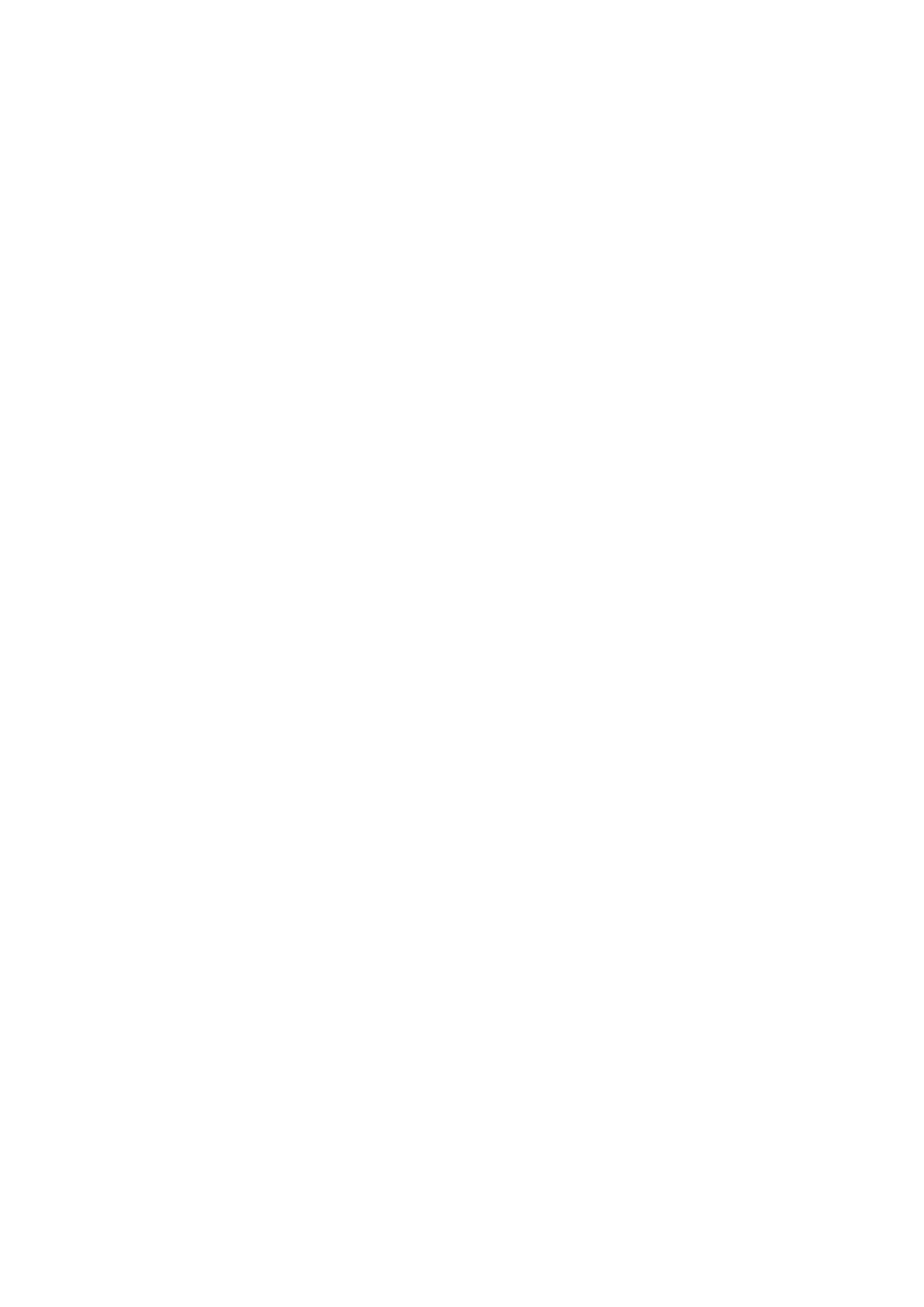### **Video Appointments: Parents - How to attend appointments over video call**

In order to make video calls you need to have as a minimum:

- a device with a microphone and speaker
- a compatible web browser:
	- o iPhone/iPad: Safari
	- o Android: Chrome or Firefox
	- o Windows: Chrome, Firefox or Microsoft Edge (Chromium download here)
	- o Mac: Safari, Chrome or Firefox
	- o Linux: Chrome or Firefox

#### **We also recommend:**

Using your smartphone for video appointments.

If you don't have a smartphone with a front-facing camera, use a laptop or computer with a webcam.

Using a headset (or earphones with a microphone) to reduce echo.

#### **How to attend your appointments via video call**

#### **1. Log in and go to the Evening:**

On the day of the video appointments, log in to Parents Evening at the usual web address [https://kelvinhall.schoolclou](https://kelvinhall.schoolcloud.co.uk/)d.co.uk

Once logged in, you will see a notice that you have upcoming video appointments and under this, the details of the event, along with a Join Video Appointments button. This will become available 60 minutes before your first appointment.

#### **2. The Video Call screen**

When you click Join Video Appointments, the video call screen will be displayed. You may at this point be asked if you wish to allow access to your camera/microphone, in which case, please click yes.

On this screen you can see the following:

- At the top left the teacher name (and subject details) for the current and next appointment
- At the top right a countdown to the start of the appointment.
- At the bottom the controls for the microphone and camera (once a teacher is available or you are in a call these also show a pick up and hang up button).
- In the middle, when your appointment is due to start, the Start Appointment button.

















| <b>Aristotelian Academy</b>                                                                      |  |
|--------------------------------------------------------------------------------------------------|--|
| You have upcoming appointments which take<br>A<br>place by video instead of in-person.           |  |
| <b>Video Appointments</b>                                                                        |  |
| Press the button below to access the video call prior to the<br>start of your first appointment. |  |
| Video Parents Evening - M<br>First appointment: 26/03/2020 15:50                                 |  |
| <b>Join Video Appointments</b>                                                                   |  |
|                                                                                                  |  |